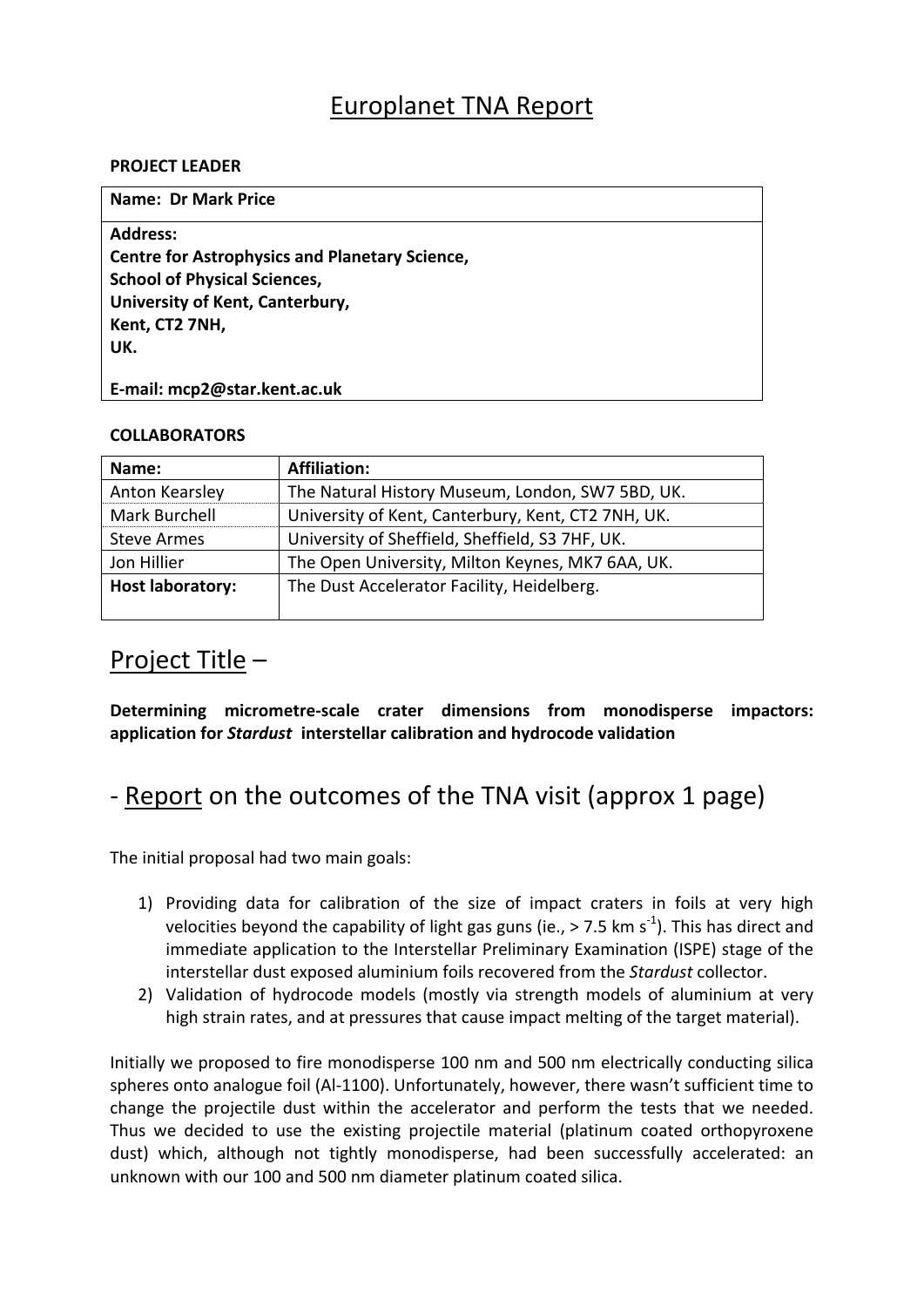Two runs were successfully completed firing the metal coated OPX dust onto foil at velocities of 5.8 – 6.2 km s<sup>-1</sup>, and 15 – 20 km s<sup>-1</sup> respectively. Both runs generated upwards of several hundred impacts on each foil, deemed sufficient for subsequent analysis of the projectile residue.

Analysis of the foils was carried out at the Natural History Museum (London) by M. Price, L. Howard and A. Kearsley. Initial results indicate that the Mg/Si ratio in the projectile residue seems to change with increasing impact velocity. This result (if verified) has very important implications for the analysis of the ISPE foil craters.

To assist in the validation of this result Dr Natalie Starkey of the Open University was contacted and she very kindly provided the foil she had shot during her run at the Heidelberg facility. The analysis of this foil is currently being undertaken.

Initial measurements of the crater morphometry (assuming a projectile size range of  $150 -$ 450 nm, and an average impact velocity of 17.5 km  $s^{-1}$ ) do also show that the hydrocode modelling reproduces the crater dimensions at this high impact speed and gives further confidence in the high strain rate yield strength model used.

In summary, although we did not fire the projectiles we had originally intended, the main outcomes of the project were successfully achieved and have led to a need to further investigate the change of the Mg/Si ratio as a function of impact speed. To this end, collaboration is actively being sort within the Heidelberg Dust Accelerator facility for further accelerator time.

Please include:

# ‐ Publications arising/planned (include conference abstracts etc)

M. C. Price et. al., "Stardust interstellar dust calibration: modelling impacts on Al‐1100 foil at velocities up to 300 km s<sup>-1</sup>", Proceedings of the EPSC (Rome, 2010). Note, the poster presented included additional data from the VdG experiments.

Additionally, the initial investigation has generated enough results (at least) for two futher conference abstracts to be presented at LPSC 2011.

One will discuss the EDX analysis of the crater residues, and the other will look at validation of the hydrocode modelling at impact velocities >6 km s<sup>-1</sup>.

- Host approval The host is required to approve the report agreeing it is an accurate account of the research performed.